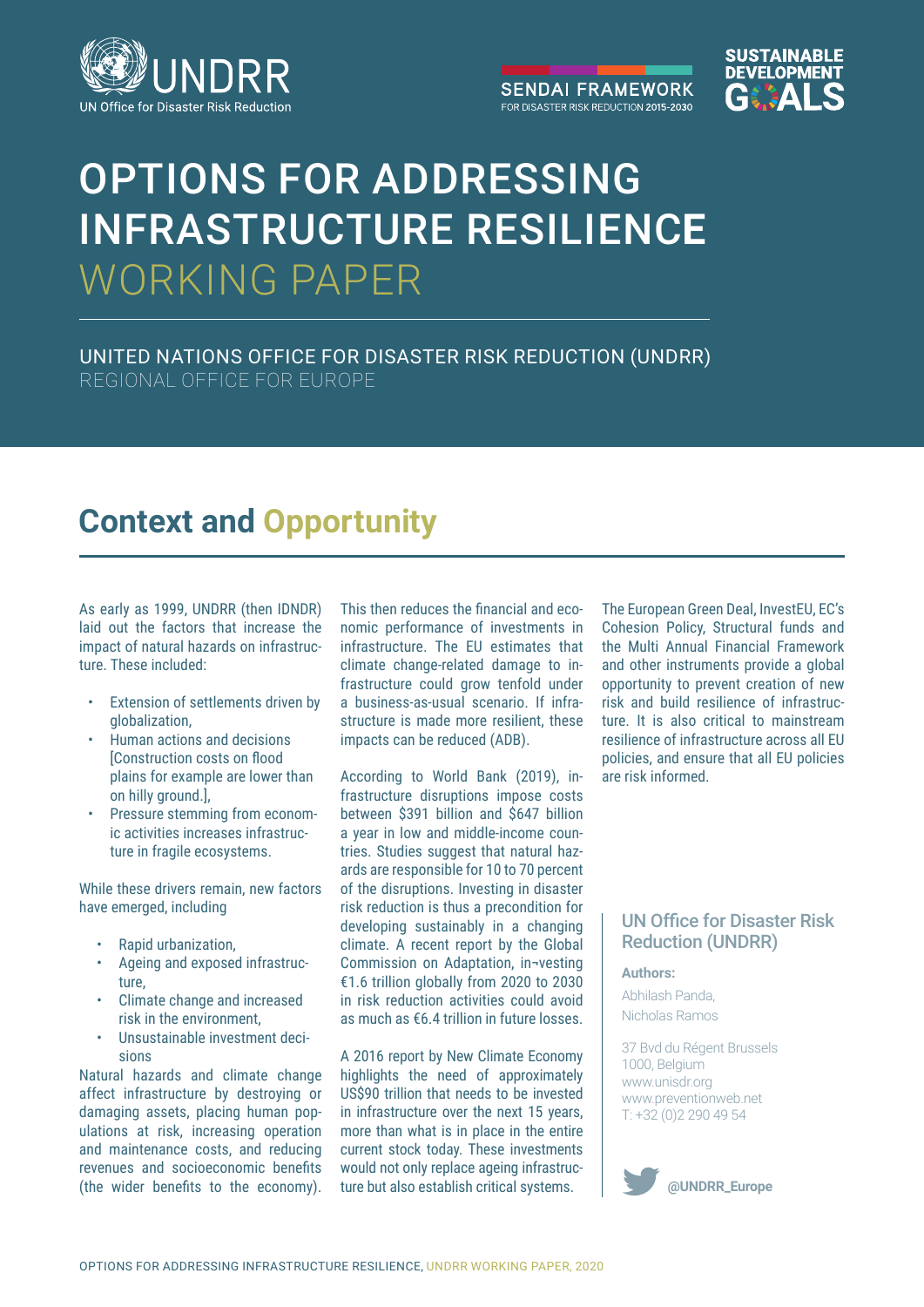#### SHORT-TERM PRIORITIES

In connected markets, investments tend to flow to locations that offer comparative advantages, such as low labor costs, access to export markets, infrastructures and stability. However, **investment decisions rarely take into account the level of risk exposure in those locations, and opportunities for short-term profits continue to outweigh concerns about sustainability.** Consequently, large volumes of private capital continue to flow into hazard-prone areas, leading to significant increases in the value of exposed economic assets. Additional barriers to disaster resilient infrastructure include short-term business cycles and the need to reach break-even point (Shakou, Wybo, Reniers, & Boustras, 2019).

## LACK OF SYSTEMS' THINKING

A large number of critical infrastructure undergo risk assessment, or if not, an environmental impact assessments

(EIA). However, **EIAs in most countries only consider potential hazards to the environment. External natural and manmade hazards, interdependencies or creation of new vulnerabilities are not systematically captured.** For that part, the scale of systemic risk stemming from the increasing vulnerability to infrastructure systems at national or local levels is still not fully embedded (UNDRR GAR 2019).

#### FINANCING DILEMMA

Investment required in infrastructure is immense and public sector resources are limited. This financing gap is not new, but it continues to grow rapidly. **The European Parliament in 2018, estimated that infrastructure investment needs for Europe are as much as €850 billion per year. According to Asian Development Bank (ADB) Central Asia will require upwards of \$33 billion in annual infrastructure spending through 2030 to meet development needs.** To meet the financing void, this approach needs to

change. Public funds are already in dire stress to meet health, education and social services requirements.

#### REGULATION AND **OWNERSHIP**

Policies, laws, acts and rules that govern infrastructure development are formulated by different authorities at the national, regional and local level. Infrastructure is equally owned at various levels such as at municipal level or state or regionally owned, then there are public or private and individual or those owned by cooperatives. Depending on the type of development a wide array of approvals is required by asset owners and at multiple stages. **Lack of clarity in ownership, absence of power at the necessary level and lack of adequate knowledge and capacity stands as a barrier to ensure compliance.** Moreover, governments, in majority of cases, are legally responsible for safeguarding critical infrastructure, and yet most of it is owned and operated by private sector.

Geotagging of infrastructure and overlaying them with future climate projection will allow investors to better understand exposure and dependencies.



www.undrr.org/news/un-andnorwegian-pension-companyforge-partnership-identify-financialinvestments-risk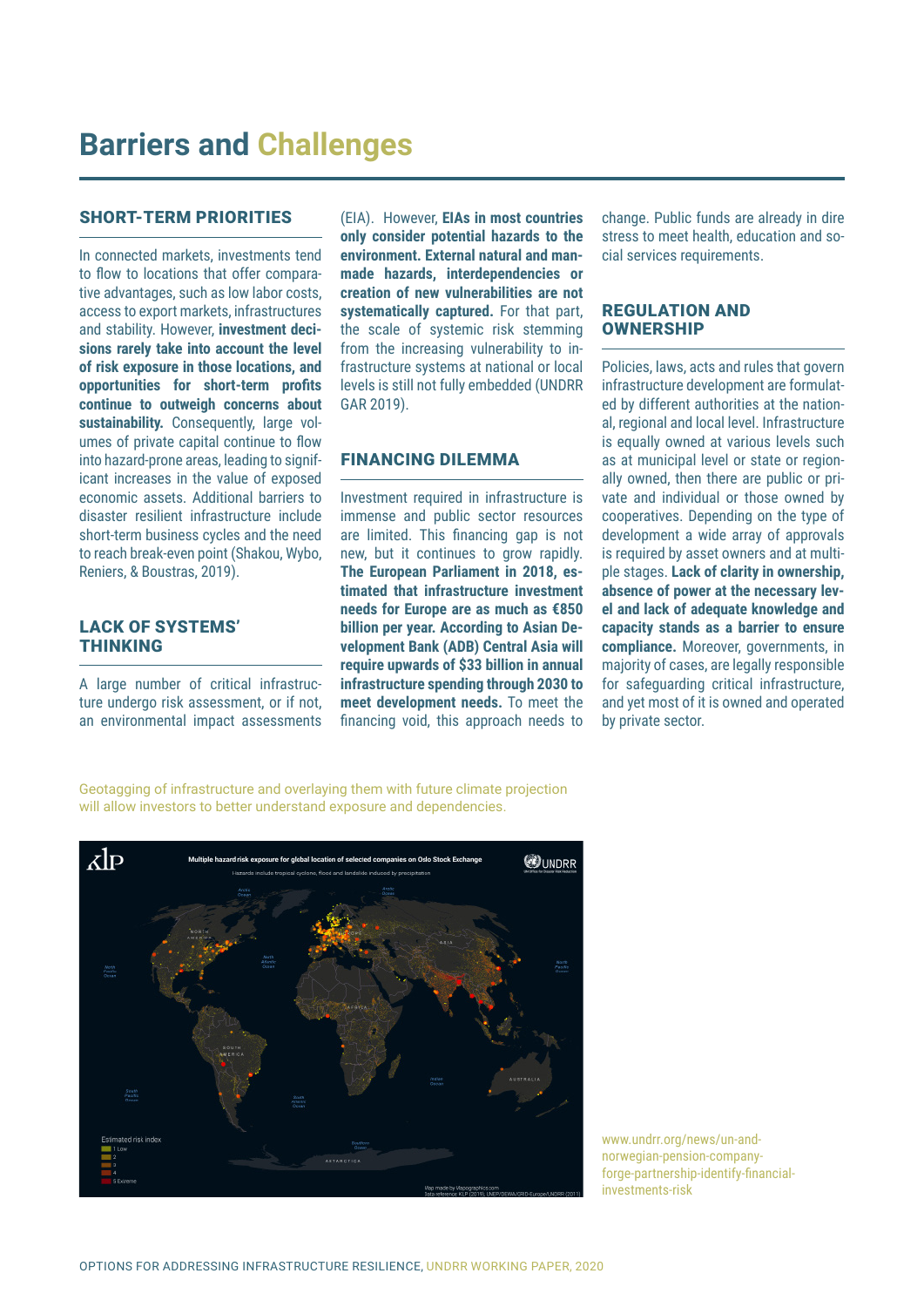# MEASURE AND MONITOR

**To increase resilience of infrastructure investments it is necessary to monitor and measure their vulnerability, sensitivity, inter-dependency and exposure to risk**. This shift requires investors, operators and decision makers to make sure that disaster and climate risks are considered in the location, design, construction, and operation of planned infrastructure investments. Equally, infrastructure regulators and operators need to facilitate the transition to resilience through the development and use of indicators that enable systems thinking that understand the complexity and interdependencies of global dynamics and recognize patterns of change (Lonsdale et al., 2015).

Critical infrastructures usually undergo load testing. The contract, technical specification or test methods contain the details of conducting these tests. T**o ensure that all essential infrastructure is operating appropriately, at all times and under all conditions, these test methodologies need to include possible shocks originating from both climate and geophysical hazards in their development, installation and maintenance.** For that, all financial instruments should embed a robust screening process to ensure that investments are resilient to future disaster and climate risk.

## ENHANCE KNOWLEDGE AND BUILD CAPACITY

Infrastructure development, involves multiple stakeholders, who play a critical role. These include the public sector, investors, lenders, contractors, service providers/ operators and the end users. To attain true resilience, it is necessary to improve the knowledge and capacities of all the involved stakeholders. **Awareness** 

**raising, advocacy and training programmes targeting each stakeholder type in a national or local context is indispensable.**

The Coalition for Disaster Resilient Infrastructure (CDRI) announced in 2016 under the leadership of Government of India and with the engagement of UNDRR is envisaged as a knowledge, exchange and capacity development partnership that will bring together national level governments, private sector, academia, multilateral development banks, and UN agencies as key stakeholders. CDRI will play the role of a knowledge, innovation and institutional development platform that connects global resources with regional and sectoral demands for infrastructure resilience.

#### STRENGTHEN REGULATIONS

Regulators have the responsibility to audit, ensure compliance, set national standards, provide guidance and administer the market. **The various certifications that are governed by regulatory authorities provide an opportunity for inclusion of disaster risk reduction measures.** Multiparty coordination is equally necessary between infrastructure owners, regulators and the public sector. **For infrastructure to be classified as 'sustainable,' regulators need to include natural hazards as a key criterion, as well** as have a clear definition of resilience. For that, there is a need to explicitly require institutional investors and as¬set managers, as well as infrastructure developers, to integrate disaster risk reduction, climate change adaptation and resilience into their decisions.



Options to Address Infrastructure Resilience